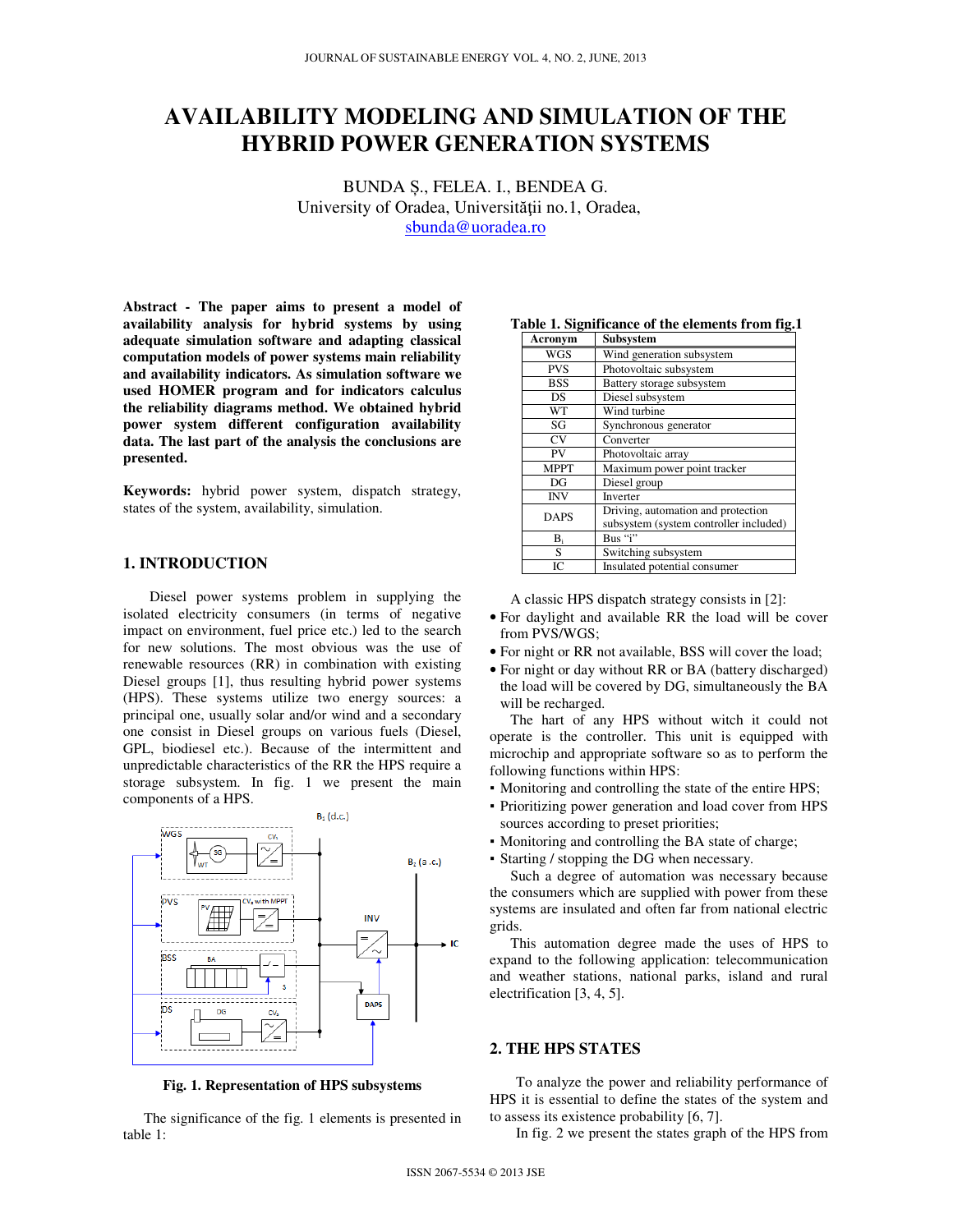fig. 1, emphasizing their states and realistic transition between them. Theoretically, there are possible other transition modes too, but in practice it is found that these are not confirmed during exploitation of power elements within HPS [6, 7, 8].

The marked states significance from fig.2 is described in table 2:

**Table 2. States significance of HPS** 

| <b>State</b><br>name | <b>Number</b><br>of state | <b>State description</b>          |  |  |  |
|----------------------|---------------------------|-----------------------------------|--|--|--|
| NO                   |                           | Normal operation                  |  |  |  |
| WТ                   | ۰2۰                       | Waiting                           |  |  |  |
| CR                   | (3)                       | Critical (exposed)                |  |  |  |
| <b>FT</b>            | (4)                       | Fault (irreversible, CM needed)   |  |  |  |
| CM                   | (5)                       | Corrective maintenance            |  |  |  |
| PM                   | (6)                       | Preventive maintenance            |  |  |  |
| <b>PPM</b>           |                           | Programmed preventive maintenance |  |  |  |
| <b>SPMO</b>          | (8)                       | Specific preventive maintenance   |  |  |  |



#### **Fig. 2. States graph of HPS using as indices the state probabilities (Pi ) and transitions (Pij)**

HPS is in NO state, if there are simultaneously satisfied the following conditions:

- The condition to start is satisfied (event  $E_1$ );
- Power systems within HPS are in operation (event  $E<sub>2</sub>$ ):
- Elements within DAPS are operational and didn't actioned tempestuous (false controls), (event  $E_3$ );
- IC takes the produced power (event  $E_4$ ).

Therefore we can write the probability of the NO state as:

$$
P_{F} = P_{E1} P_{E2} P_{E3} P_{E4}
$$
 (1)

Where:  $P_i$  = probability to achieve the event  $E_i$ ,  $i = 1$  to 4

For the HPS exemplified in fig.1 we can write:

$$
P_{E2} = Prob [(WGS U PVS U BSS U DS) \capMB1  $\cap$  B2  $\cap$  INV] (2)
$$

The WT state of HPS power elements (PE) can be caused by the downtime of the IC or, as the case:

- ♦ For WTS and PVS if the RR are unavailable;
- $\triangle$  For DS if the power required by IC is assured from RS or BSS;
- $\bullet$  for BSS if the power required by IC is assured from RS or DS;

If all PE of the HPS are in WT state, then the HPS is in WT state.

The CR state of the PE can occur during HPS

operation due to exceeding the limits of the normal working parameters, until the DAPS elements acting (during the time delay period). Therefore this state is of short duration. If the PE working parameters remain at normal values, then PE passes from CR state to NO state.

If the PE working parameters do not return to the normal values, then it is possible two states:

 $\triangleright$  DAPS elements acts and HPS passes in SMPO state;

 $\triangleright$  PE overload and fail, HPS passes in FT sate.

The FT state is obvious the most undesirable, because it implies higher risks, economic consequence and by case, social consequence.

Transition in FT state can be produce in the following ways:

- From NO state by (sudden) catastrophic failure of the PE;
- By parametric failure of PE cumulated with DAPS elements operating refuse;
- By natural catastrophic events (flooding, hurricanes, heavy snowfalls), but according to reliability theory these are not count in reliability calculus of HPS.

If all power sources of HPS or only one of DAPS elements, or B1, B2, INV are in failure state, then HPS is in failure state.

MC state is a consequence of the FT state. After identifying the fault element, establishing the causes of fault and remedies, the subsystems /equipment are passed in MC state. The probability of existence of this state is practically equal to probability of fault state:

$$
P_{MC} = P_5 = P_{FT}
$$
 (3)

After CM work is done, equipments of PE are passed in:

- $\triangleright$  NO state if the conditions to start and power deliver are fulfilled;
- $\triangleright$  WT state if either one of the bonds with neighboring systems is not available or for the WT states PE are in the states evoked above.

The transition from PM state can be done in two ways:

- > Following a predetermined program, based on operating period, thus performed the PPM actions. Transitions in PPM state is made from WT state, i.e. in the period in which are not satisfied PE external operating conditions or the HPS functions can be assured by other PE from HPS structure;
- Following state degradation of some equipment, which is notified by the DAPS and recorded in CR state. In this case equipments are subjected to SMPO actions.

After PM working is done the PE is passed in one of the NO or WT states as needed.

# **3. AVAILABILITY INDICATORS OF HPS**

At the HPS level it is crucial the "energy availability" indicator which is directly mirrors in HPS energy, economic and social efficiency. In terms of operational behavior, HPS and PE of its structure are characterized by the following [6]: time characteristic quantities, power and safety characteristic quantities and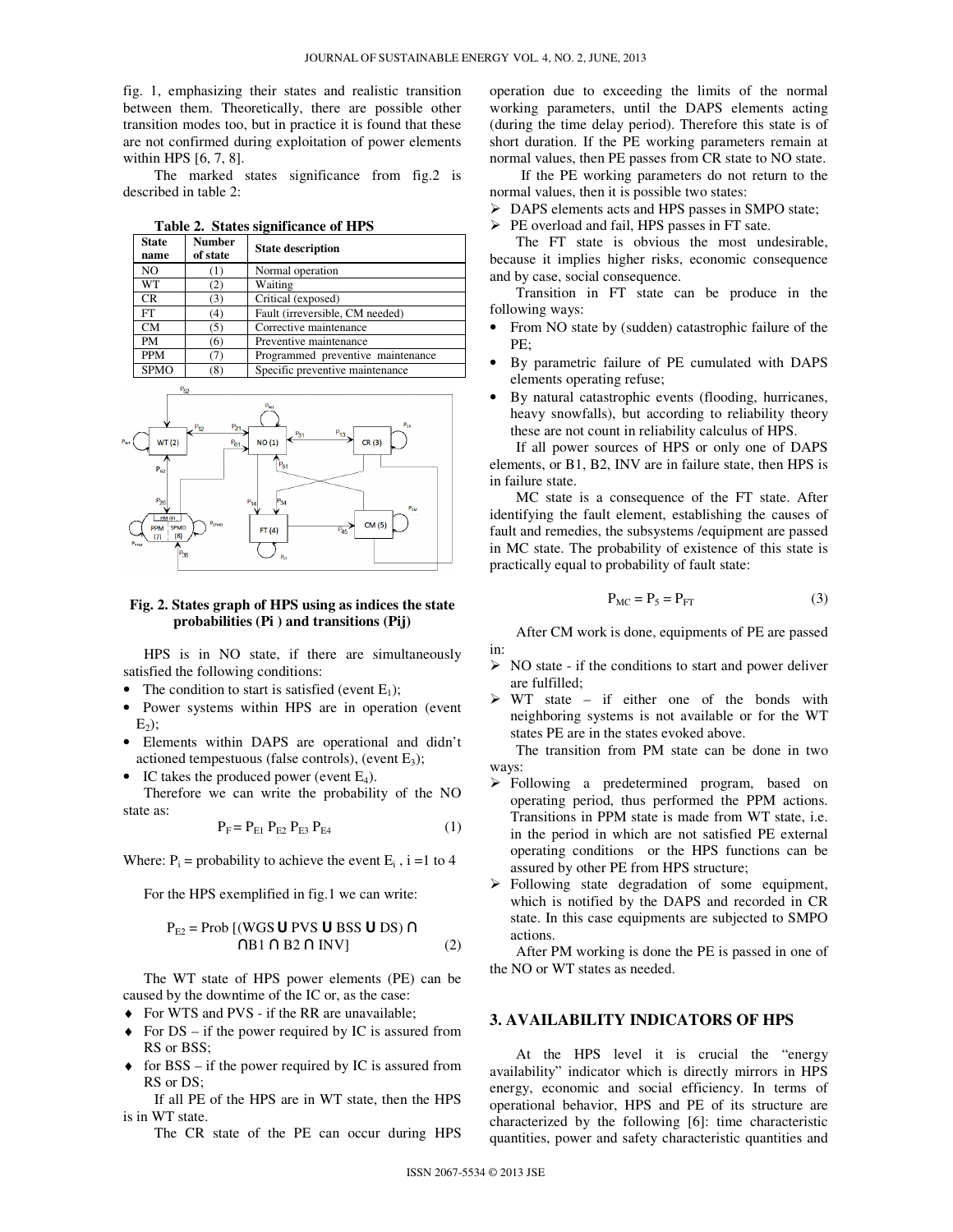availability characteristic quantities.

For a HPS the availability characteristic quantities can be described as follows:

**Time availability**  $(A_T)$ : PE or HPS capacity to respond to a request.

$$
A_{T} = \frac{T_{F} + T_{AS}^{V}}{T_{A}} = \frac{T_{A} - T_{D} - T_{MP} - T_{AS}^{LR}}{T_{A}}
$$
(4)

Where:

- $T_F$  = Total operating time (the sum of NO and CR states operating time);
- $T_{AS}^{\text{v}}$  = Desired waiting time;
- $T_A$  = Analyses time;
- $T_D$  = Total fault time (power reduced to zero);

 $T<sub>MP</sub> = PM time;$ 

 $T_{AS}^{LR}$  = Waiting time due to RR unavailability.

The  $A_T$  indicator reflects only the HPS capacity to respond in time to a request, without reference to power level delivered.

**Power availability**  $(A_P)$ : the HPS capacity to deliver o request a certain level of power. It is equal to power safety.

$$
A_{P} = \frac{P_{F}}{P_{F} + \Delta P_{D}} = \frac{P_{N} - \Delta P_{D}}{P_{N}} = R_{P}
$$
 (5)

Where:

 $P_F$  = Produced power;  $\Delta P_{\text{D}}$  = Forced partial or deliberate reduction of power;  $P_N$  = Rated power.

**Energy availability**  $(A<sub>P</sub>)$ : HPS capacity to deliver a certain amount of energy in a  $T_A$  period.

$$
A_{w} = A_{P} \cdot A_{T} = \frac{P_{F}}{P_{F} + \Delta P_{D}} \cdot \frac{T_{F} + T_{ss}^{V}}{T_{A}} = \frac{P_{F} \cdot T_{F} + P_{F} \cdot T_{ss}^{V}}{P_{N} \cdot T_{A}} = \frac{W_{F} + \Delta W_{ss}^{V}}{W_{N}}
$$

Where:

 $W_N$  = Nominal energy (maximum) which might produce in case of uninterruptible operating of the HPS at  $P_N$  and on  $T_A$  duration;

 $W_N$  = Energy delivered at  $P_N$  in  $T_A$  time;

 $\Delta W_{AS}^V$  = Energy available in some PE in  $T_{AS}^V$ period;

The A<sub>W</sub> indicator can be expressed as:

$$
A_{W} = \frac{P_{N} - \Delta P_{D}}{P_{N}} \cdot \frac{T_{A} - T_{D} - T_{MP} - T_{AS}^{LR}}{T_{A}}
$$
(7)

Than we obtain:

$$
A_W = \frac{P_N \cdot T_A - P_N \cdot T_D - P_N \cdot T_{MP} - P_N \cdot T_{AS}^{LR} - \Delta P_D \cdot T_F - \Delta P_D \cdot T_{AS}^V}{P_N \cdot T_A}
$$
\n(8)

Or it can be written as:

$$
A_{W} = \frac{W_{N} - \Delta W_{ID} - \Delta W_{IMP} - \Delta W_{IAS}^{LR} - \Delta W_{IR} - \Delta W_{IAS}^{V}}{W_{N}}
$$
(9)

or:

$$
A_{w} = 1 - \frac{\Delta W_{ID}}{W_{N}} - \frac{\Delta W_{IMP}}{W_{N}} - \frac{\Delta W_{LS}^{LR}}{W_{N}} - \frac{\Delta W_{IR}}{W_{N}} - \frac{\Delta W_{LSS}^{V}}{W_{N}} \tag{10}
$$

Respectively:

$$
A_W = I - I_{WD} - I_{WMP} - I_{WAS}^{LR} - I_{WR} - I_{WAS}^{V} = I - I_W
$$
 (11)  
Where:

 $\Delta W_{ID}$  = Energy unavailable due to faults, on T<sub>D</sub> interval;

- $\Delta W_{IMP}$  = Energy unavailable due to PM actions, on T<sub>MP</sub> interval;
- $\Delta W_{IR}$  = Energy unavailable due to forced reduce of power, on  $T_F$  interval;
- $\Delta \text{W}_{\text{IAS}}{}^{\text{V}}$  = Energy unavailable due to malfunction in waiting period  $T_{AS}^{LR}$ ;
- $I_W$  = Energy unavailability due to above five causes

These quantities can be emphasis in the P-t diagram as shown in fig. 3.



# **3. POWER AND ENERGY SIMULATION OF A HYBRID POWER SYSTEM**

#### *A) Characteristic quantities for HPS:*

The simulation will be made on a specific case described in [2]: a hamlet of five cottages in a remote insulated area of Bihor country, Borod – Aușeu area. The renewable resource considered is solar and wind. Daily solar irradiance is  $3,36$  kW/m<sup>2</sup>/day and annual average of the wind speed at 20m above ground is between 3,6 m/s and 5,4 m/s. On we consider also the a.c bus of 48 V, total a.c. power needed 2314 W and the DG working on GPL.

The simulation program used is HOMER, a computer model developed by NREL (U.S. National Renewable Energy Laboratory), to assist in design of

(6)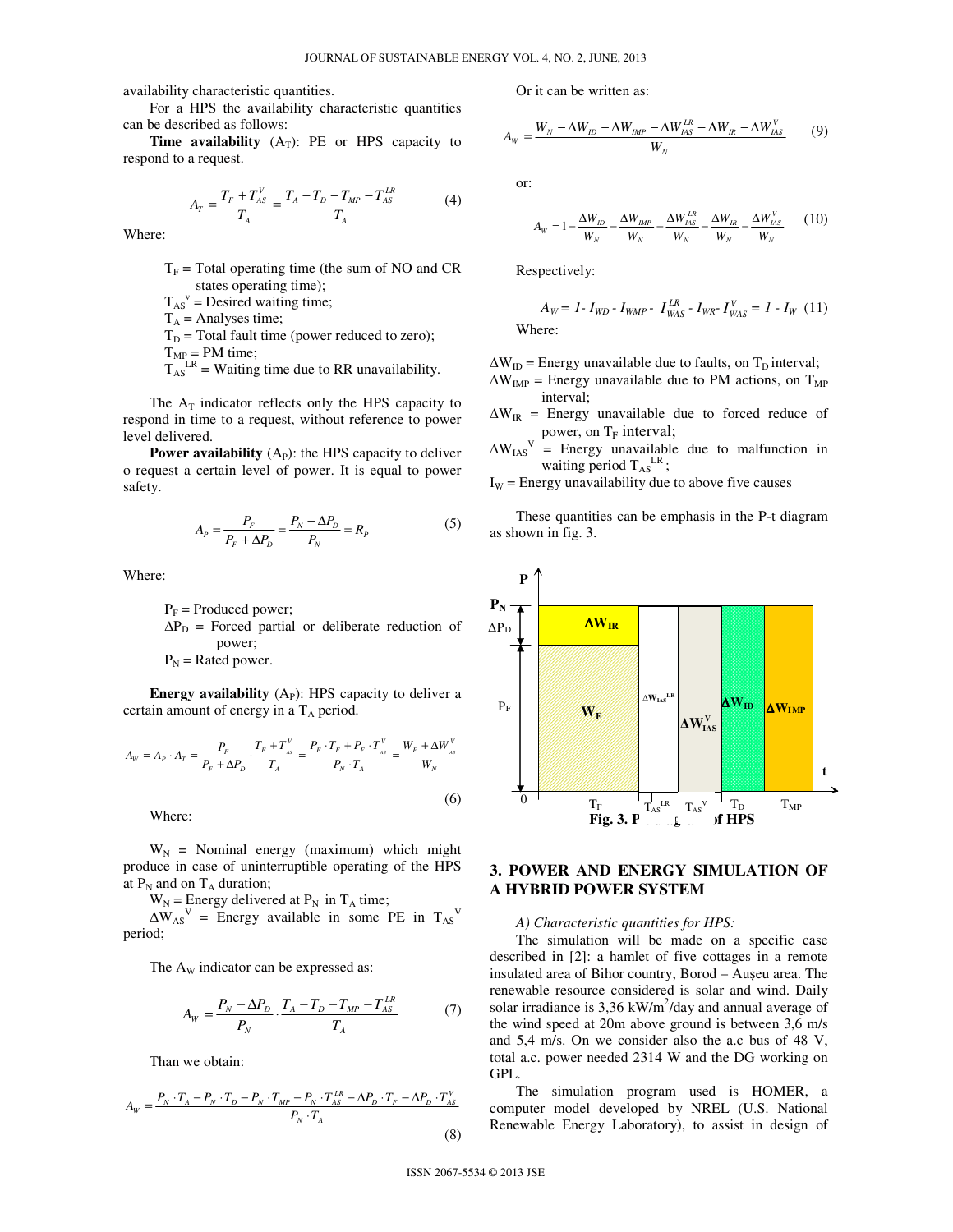micropower systems. It can also simulate its physical behavior and compare many different design options based on their technical and economic merit [9].

HPS configuration is with a.c. and d.c. bus as shown in fig. 4.



## **Fig. 4 : Screen capture with HPS configuration in HOMER**

The main simulation screen is presented in fig.5 and it shows three feasible hybrid configurations. The first row, solar-wind-Diesel hybrid power system (SWD-HPS) have the lowest net present cost, followed by solar-Diesel (SD -HPS) and wind-Diesel (WD-HPS).

| Calculate                                              |            | Simulations: 0 of 16<br>Sensitivities: 0 of 1 |            |            | Progress:<br><b>Status:</b> |                    |                         |                     |                 |               |                              |                           |
|--------------------------------------------------------|------------|-----------------------------------------------|------------|------------|-----------------------------|--------------------|-------------------------|---------------------|-----------------|---------------|------------------------------|---------------------------|
| Sensitivity Results                                    |            | Optimization Results                          |            |            |                             |                    |                         |                     |                 |               |                              |                           |
| Double click on a system below for simulation results. |            |                                               |            |            |                             |                    |                         |                     |                 |               |                              | $\epsilon$                |
| 71652                                                  | PV<br>(kW) | <b>W500</b>                                   | GD<br>(kW) | <b>TRJ</b> | Conv.<br>(kW)               | Initial<br>Capital | Operating<br>Cost(S/yr) | Total<br><b>NPC</b> | COE<br>(\$/kWh) | Ren.<br>Frac. | Propane<br>$\left( L\right)$ | GD<br>(r <sub>arg</sub> ) |
| 未心回忆                                                   | 1.62       |                                               | 5.5        | 8          | 4.5                         | \$18,532           | 535                     | \$25,368            | 1.087           | 0.99          | 37                           | 9                         |
| ÒOZ                                                    | 1.62       |                                               | 5.5        | 8          | 4.5                         | \$9.532            | 1.615                   | \$30.182            | 1.294           | 0.74          | 532                          | 124                       |
| 未心问区                                                   |            |                                               | 5.5        | 8          | 4.5                         | \$15.550           | 2.528                   | \$47,862            | 2.052           | 0.69          | 835                          | 192                       |
| 高自図                                                    |            |                                               | 5.5        | 8          | 4.5                         | \$6.550            | 5.972                   | \$82.897            | 3.553           | 0.00          | 2.285                        | 527                       |

#### **Fig. 5 : Screen capture with HPS optimization results in HOMER**

Further we select each configuration and by selecting each subsystem of the chosen configuration we obtained its operational behavior, fig. 6 **÷** 8. Data of interest we have circled with red border and have been noted as:

- Rated capacity  $(P_N)$ ;
- Total production  $(W_F)$ ;
- Total operating hours  $(T_F)$



## **Fig. 6 : Elements characterizing the SWD-HPS functioning behavior**

Units



Quantity | Value | Units

BSS:

DS:

## **Fig. 7 : Elements characterizing the SD-HPS functioning behavior**

#### a) Case of WD-HPS:

WGS:

| Units                      | Value                |       | Quantity                          |       | Units           | Value   | Quantity                       |     |
|----------------------------|----------------------|-------|-----------------------------------|-------|-----------------|---------|--------------------------------|-----|
| kW                         | 0.00                 |       | Minimum output                    |       |                 | 3.00 kW | Total rated capacity           |     |
| kW                         | 3.23                 |       | Maximum output                    |       | <b>KW</b>       | 0.26    | Mean output                    |     |
| $\boldsymbol{\mathcal{U}}$ | 124                  |       | Wind penetration                  |       | $\frac{2}{\pi}$ | 8.64    | Capacity factor                |     |
| hr/yr                      | 4,557                |       | Hours of operation                |       | kWh/vr          | 2.271   | Total production               |     |
|                            |                      |       |                                   |       |                 |         |                                |     |
|                            |                      |       |                                   |       |                 |         |                                |     |
|                            | Units<br>1,035 kWh/y | Value | Quantity<br>Electrical production | Units | 192 hr/vr       | Value   | Quantity<br>Hours of operation | DS: |

| Quantitu                | Value   | l Inits  | Quantity          | Value | Units        |
|-------------------------|---------|----------|-------------------|-------|--------------|
| Nominal capacity        |         | 14.4 kWh | Energy in         |       | 1.471 kWh/vr |
| Usable nominal capacity |         | 8.64 kWh | Energy out        |       | 1,177 kWh/yr |
| Autonomy                | 41.5 hr |          | Storage depletion |       | 0 kWh/vr     |

## **Fig. 8 : Elements characterizing the WD-HPS functioning behavior**

Because we are interested in the power in use  $(P_F)$ this must be calculated for each HPS subsystem using the data from fig. 6 **÷** 8.

The BA power in function  $(P_F)$  and nominal power  $(P<sub>N</sub>)$  can be calculated by following these steps:

1) From simulation data of fig. 6 **÷** 8 we obtain:

- Nominal BA capacity:  $C_N = 14,4$ , kWh;
- Usable BA nominal capacity:  $C_{NU} = 8,64$  kWh;
- Autonomy:  $AUT = 41.5$  h.

2) We calculate than:

• BA nominal power:  $P_N = C_N/AUT = 348 W$ ;

• BA power in function: 
$$
P_F = C_{NU}/AUT = 208
$$
 W;

3) Total operating time of BA:

- Power supplied by BA on a discharge cycle:  $E_{Pc}$  $= P_{F}$  AUT = 208 .41,5 = 8632W;
- Total number of discharge cycle:  $N_{Cd} = W_F / E_{Pc}$
- BA total operating hours:  $T_{\text{FBA}} = N_{\text{Cd}} \cdot D_{\text{Cd}}$ .

We consider the duration of a operating cycle is equal to BA autonomy:  $D_{Cd} = AUT$ .

The final results are presented in table 3 **÷** 5.

| Table 3. The results for SWD-HPS |
|----------------------------------|
|----------------------------------|

|              | $W_{E}$ | $\rm T_f$   | $P_{\rm F}$ | $P_N$ |
|--------------|---------|-------------|-------------|-------|
|              | [KWh/y] | [h/ay]<br>٠ | [W]         | [W]   |
| <b>FVS</b>   | 1867    | 4386        | 425         | 1620  |
| <b>WGS</b>   | 2271    | 4557        | 498         |       |
| <b>BSS</b>   | 816     | 3901        | 208         | 348   |
| DS           | 43,5    | 9           | 4833        | 5500  |
| <b>TOTAL</b> | 4997,5  | 8760        | 5964        | 10108 |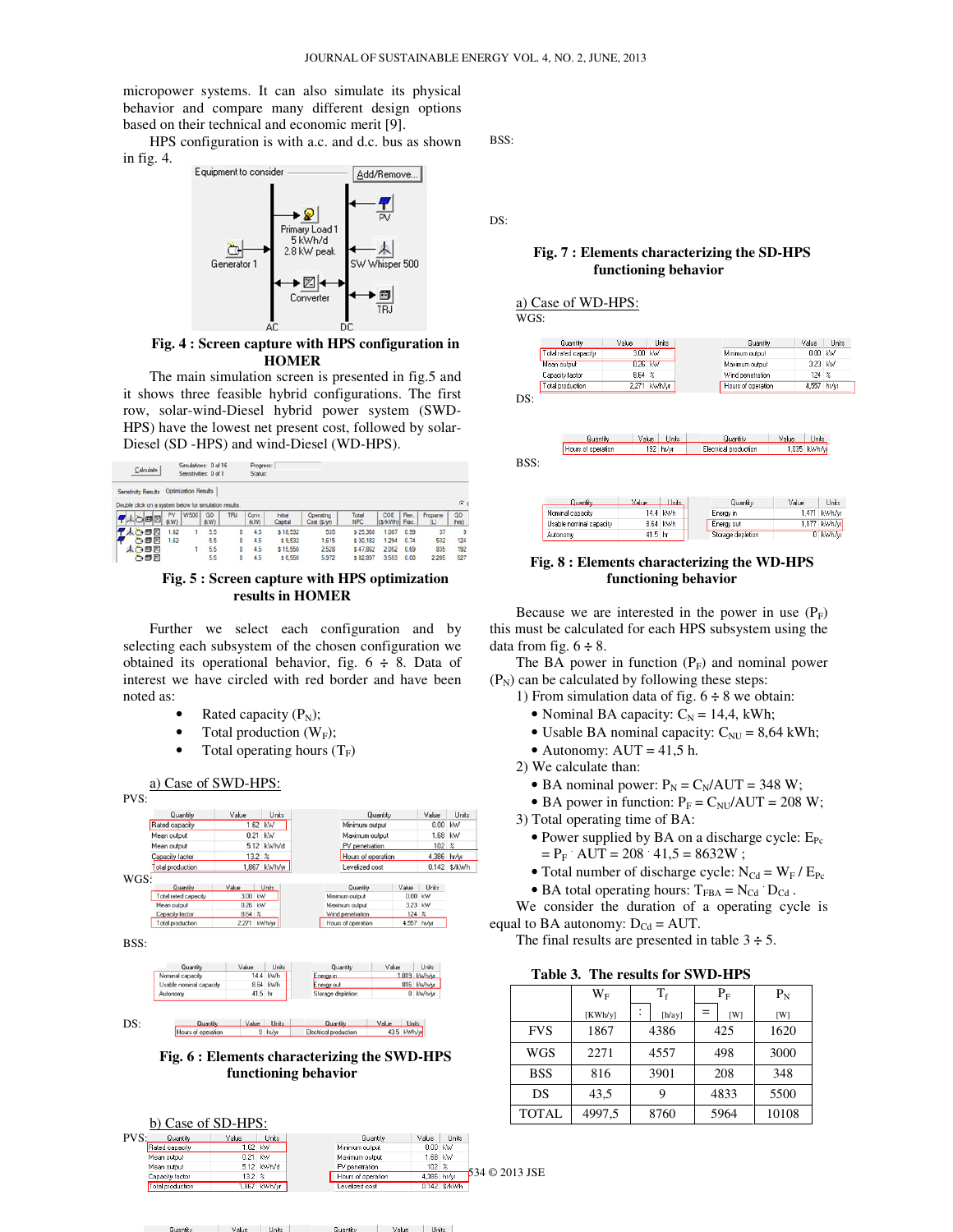|              | $\rm W_F$ | $\mathrm{T_{f}}$         | $\rm P_{F}$ | $P_N$ |
|--------------|-----------|--------------------------|-------------|-------|
|              | [KWh/y]   | $\ddot{\cdot}$<br>[h/ay] | [W]         | [W]   |
| <b>FVS</b>   | 1867      | 4386                     | 425         | 1620  |
| <b>BSS</b>   | 1246      | 5976                     | 208         | 348   |
| DS           | 656       | 124                      | 5290        | 5500  |
| <b>TOTAL</b> | 3769      | 8760                     | 5923        | 7108  |

#### **Table 4. The results for SD-HPS**

**Table 5. The results for WD-HPS** 

|              | $\rm W_F$ | $T_{\rm f}$ |                 | $\rm P_{F}$ |      | $P_{N}$ |  |     |
|--------------|-----------|-------------|-----------------|-------------|------|---------|--|-----|
|              | [KWh/an]  | ÷           | [ <i>h</i> /an] | $=$         | [W]  | [W]     |  |     |
| <b>WGS</b>   | 2271      | 4557        |                 | 498         |      | 3000    |  |     |
| <b>BSS</b>   | 1177      | 5644        |                 |             |      | 208     |  | 348 |
| DS           | 1035      | 192         |                 |             | 5390 | 5500    |  |     |
| <b>TOTAL</b> | 4483      | 8760        |                 |             | 6096 | 8848    |  |     |

*B) Availability indicators of the HPS:* 

- Power availability of the HPS is calculated as:  $A_{\text{Phos}} = P_{\text{F}} / P_{\text{N}}$ ;
- Energy availability is calculated as:  $A_{Whps} = A_{Phps}$   $A_{Thps}$ .

Where time availability  $(A_{Thps.})$  can be calculated using different method, in this paper we applied reliability equivalent diagrams method (RED).

For the system of fig. 4 we consider that the DG can both to supply the loads and to charge the battery as shown in fig.8. The reserve (RZ) of HPS is the Diesel subsystem (DS).



#### **Fig. 8 The HPS configuration**

The RED for the configuration from fig.8 taking into account the following:

- During the day PVS is in parallel with WGS forming the PVW subsystem. PVW subsystem is in parallel with BSS forming RR subsystem. RR subsystem is in series with INV forming renewable source subsystem (RS), fig.9;
- During the night the PVS is unavailable, so that the RED is remain only with WGS and BSS, fig.10. This configuration is the same with WD-HPS;
- The equivalent fundamental reliability indicators for the HPS are considered of a series system fig. 11;
- We consider that the HPS element are characterized

by exponential law, knowing  $\lambda$  and  $\mu$  the RED can be calculated with the known formula [6]:

$$
\begin{cases}\n\lambda_{s} = \sum_{i=1}^{n} \lambda_{i}; \ \mu_{s} = \frac{\lambda_{s}}{\sum_{i=1}^{n} \frac{\lambda_{i}}{\mu_{i}}} - \text{ for series elements} \\
\lambda_{s} = \frac{\lambda_{1} \cdot \lambda_{2} \cdot (\mu_{1} + \mu_{2})}{\lambda_{1} \cdot \mu_{2} + \lambda_{2} \cdot \mu_{1} + \mu_{1} \cdot \mu_{2}}, \ \mu_{s} = \mu_{1} + \mu_{2} - \text{ for parallel elements}\n\end{cases}
$$
\n(12)



**Fig. 9 RED for day configuration** 



The MTBF and MTM values of each subsystem can be found in [10, 11, 12, 13, 14, 15, 16] and are presented in table 6. We can calculate  $\lambda$  and  $\mu$  for each HPS subsystem, the results being presented in table 7.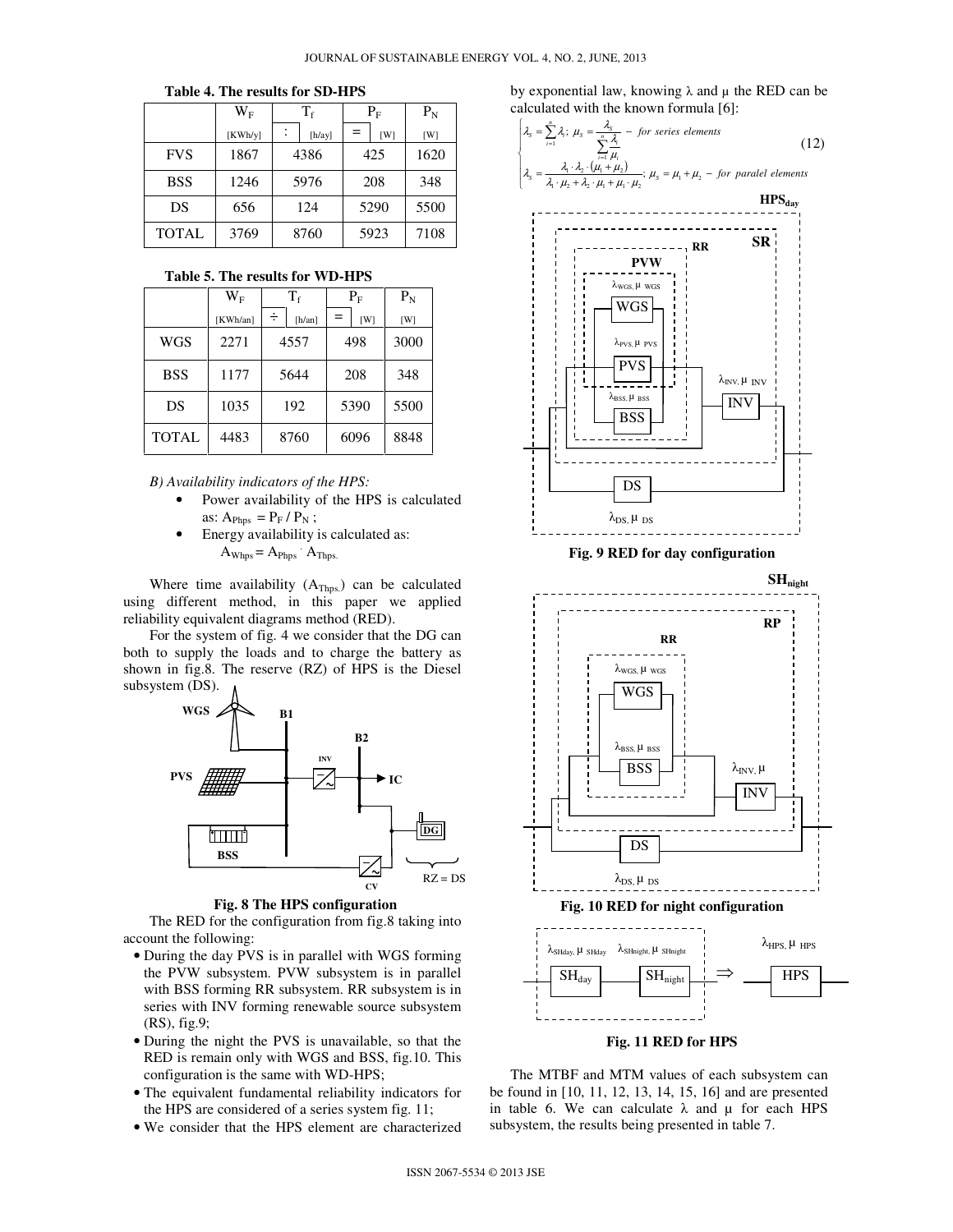|             | <b>PVS</b> | INV   | <b>BSS</b> | DS    | WGS   |
|-------------|------------|-------|------------|-------|-------|
| <b>MTBF</b> | 10         | 1,5   | 5          | 1000  | 2400  |
|             | [y]        | [y]   | [y]        | [h]   | [h]   |
| <b>MTM</b>  | 40         | 40    | 40         | 60    | 60    |
|             | [day]      | [day] | [day]      | [day] | [day] |

**Table 6. MTBF and MTM values for HPS subsystems** 

**Table 7. The** λ **and µ values for each HPS subsystem**

| Subsystem  | $\frac{\lambda_i}{[x10^4 \text{ h}^2]}$ | $\boldsymbol{\mu_i}$<br>$[x10^{-4} h^{-1}]$ |
|------------|-----------------------------------------|---------------------------------------------|
| WGS        | 4,166                                   | 6,944                                       |
| <b>PVS</b> | 0,114                                   | 10,416                                      |
| <b>BSS</b> | 0,232                                   | 10,416                                      |
| DS         | 10                                      | 6,944                                       |
| INV        | 0.76                                    | 10,416                                      |

With the values from table 6 and 7 and the RED from fig.  $9 \div 11$  we can calculate  $\lambda$  and  $\mu$  of the HPS with the formula:

$$
MTBF_{hps} = \frac{1}{\lambda_{hps}}
$$
  

$$
MTM_{hps} = \frac{1}{\mu_{hps}}
$$
 (13)

The results are presented in table 8 and 9.

**Table 8. Values of** λ **and µ of the HPS day and night** 

| <b>HPS</b> | AHPSday<br>$[h^{-1}]$ | $\mu$ HPSday<br>$[h^{-1}]$ | $A$ HPSnight<br>$[h^{-1}]$ | $\mu$ HPS night<br>$[h^{-1}]$ |
|------------|-----------------------|----------------------------|----------------------------|-------------------------------|
| <b>WSD</b> | $7,276 \cdot 10^{-5}$ | $1,738 \cdot 10^{-3}$      | $8,378 \cdot 10^{-5}$      | $1,806 \cdot 10^{-3}$         |
| <b>SD</b>  | $7,295\cdot10^{-5}$   | $1,739.10^{-3}$            | $9,391 \cdot 10^{-5}$      | $1,736 \cdot 10^{-3}$         |
| <b>WD</b>  | $8,378 \cdot 10^{-5}$ | $1,806 \cdot 10^{-3}$      | $8,378 \cdot 10^{-5}$      | $1,806 \cdot 10^{-3}$         |

| <b>HPS</b> | $\lambda_{\rm HPS}$<br>$[h^{-1}]$ | $\mu$ HPS<br>$[h^{-1}]$ | $MTBF_{HpS}$<br>[h/year] | $MTM_{HPS}$<br>[h/year] |
|------------|-----------------------------------|-------------------------|--------------------------|-------------------------|
| <b>WSD</b> | $5,572 \cdot 10^{-4}$             | $1,282 \cdot 10^{-3}$   | 6388                     | 563,691                 |
| <b>SD</b>  | $1,669 \cdot 10^{-4}$             | $1,737 \cdot 10^{-3}$   | 5993                     | 575,551                 |
| <b>WD</b>  | $8,378 \cdot 10^{-5}$             | $1,806 \cdot 10^{-3}$   | 1194                     | 553,574                 |

**Table 9. Results for different HPS** 

HPS and time availability we calculated using the results from table 8 and with (14):

$$
A_{\text{Thps}} = \frac{MTBF_{\text{hps}}}{MTBF_{\text{hps}} + MTM_{\text{hps}}} \tag{14}
$$

Final results of the availability indicators of the HPS are presented in table 10.

**Table 10. Availability calculated for different HPS**

| Availability   | $A_{\rm Phys}$              | $A_{\text{Thps}}$  | $A_{Whps}$         |
|----------------|-----------------------------|--------------------|--------------------|
| HPS type       | $\mathcal{O}_{\mathcal{O}}$ | $\lceil \% \rceil$ | $\lceil \% \rceil$ |
| <b>SWD-HPS</b> | 59                          | 91                 | 53                 |
| <b>SD-HPS</b>  | 74                          | 91                 |                    |
| WD-HPS         | 68                          | 95                 |                    |

# **5. CONCLUSION**

Power availability of the SD-HPS is about 70% followed by WD-HPS of above 60% and SWD-HPS with above 50%.

The higher is the DG installed capacity the greater energy availability of WD-HPS will be, in this case the power in function has values close to nominal power.

From table 10 it shows that SWD-HPS has the lowest energy availability. This is because the total nominal power of the system is higher while power in function remains at low value (leading to report decrease of the two values). Also why using a greater DG installed power leads to diminishing the energy availability for the same supplied energy.

Availability modeling of a HPS can be done since the design phase, taking into account the following issues:

- $\checkmark$  Grounding the HPS configuration and its dispatch strategy;
- $\checkmark$  Identifying possible HPS states in which the system can evolved, specifying their significance and transition modes between them;
- $\checkmark$  Simulation of the HPS functioning behavior with adequate software. Usually not all the data can be obtained from the simulation but it can be calculated using RED method and knowing the  $\lambda$  and  $\mu$  values for each HPS subsystem;
- $\checkmark$  HPS can be in different configurations, availability of the systems can be obtained for all of them;
- The WSD-HPS having different configuration for day and night because of unavailability of PVS during daylight, this mirrored in total availability of the system.

# **REFERENCES**

- [1]. Singh V. *Blending wind and solar into the diesel generator market*, REPP No. 12, 2001
- [2]. Bunda Ș., Bendea G., Secui C. : *Influence factors on cost in designing of the hybrid power system*, Journal of Sustainable Energy, No.3, Vol. 3, September 2012
- [3]. \*\*\* www.northernpower.com *Northern's Telepower System Powers Remote Satellite Earth Station in Antarctica* – Project Brief
- [4]. \*\*\* *Renewable Energy at Channel Islands National Park* – Case Study by National Renewable Energy Laboratory, November 1997
- [5]. \*\*\* www.northernpower.com *Northern Provides Power for Brasilian Community* - Project Brief
- [6]. Felea I. *Ingineria fiabilit*ă*ii în electroenergetic*ă, EDP. Bucuresti, 1996
- [7]. Felea I., Meianu D., Barla E., Bunda Ș. *Modelling the provisional reliability of small scale hydroelectric plants by reporting of its states*, Anal of DAAAM for 2009 and Proceedings of the 20<sup>th</sup> International DAAAM Symposium , ISBN 978-901509-70-4 and ISSN 1726-9679
- [8]. Ulleberg O., Morner S.O. TRNSYS simulation models for solar-hydrogen system, IEEE Transactions on Energy Conversion, Nov. 2002, Vol 27, no. 3
- [9].\*\*\* http://homerenergy.com/documents/ /Micropower System Modeling With HOMER.pdf
- [10]. Mishra P.M., Joshi J.C. *Reliability estimation for components of photovoltaic systems*, Centre of Energy Studies, New Delhi, 1995
- [11]. http://www.renewableenergyworld.com/rea/partner/ first-conferences/news/article/2011/05/why-pv-